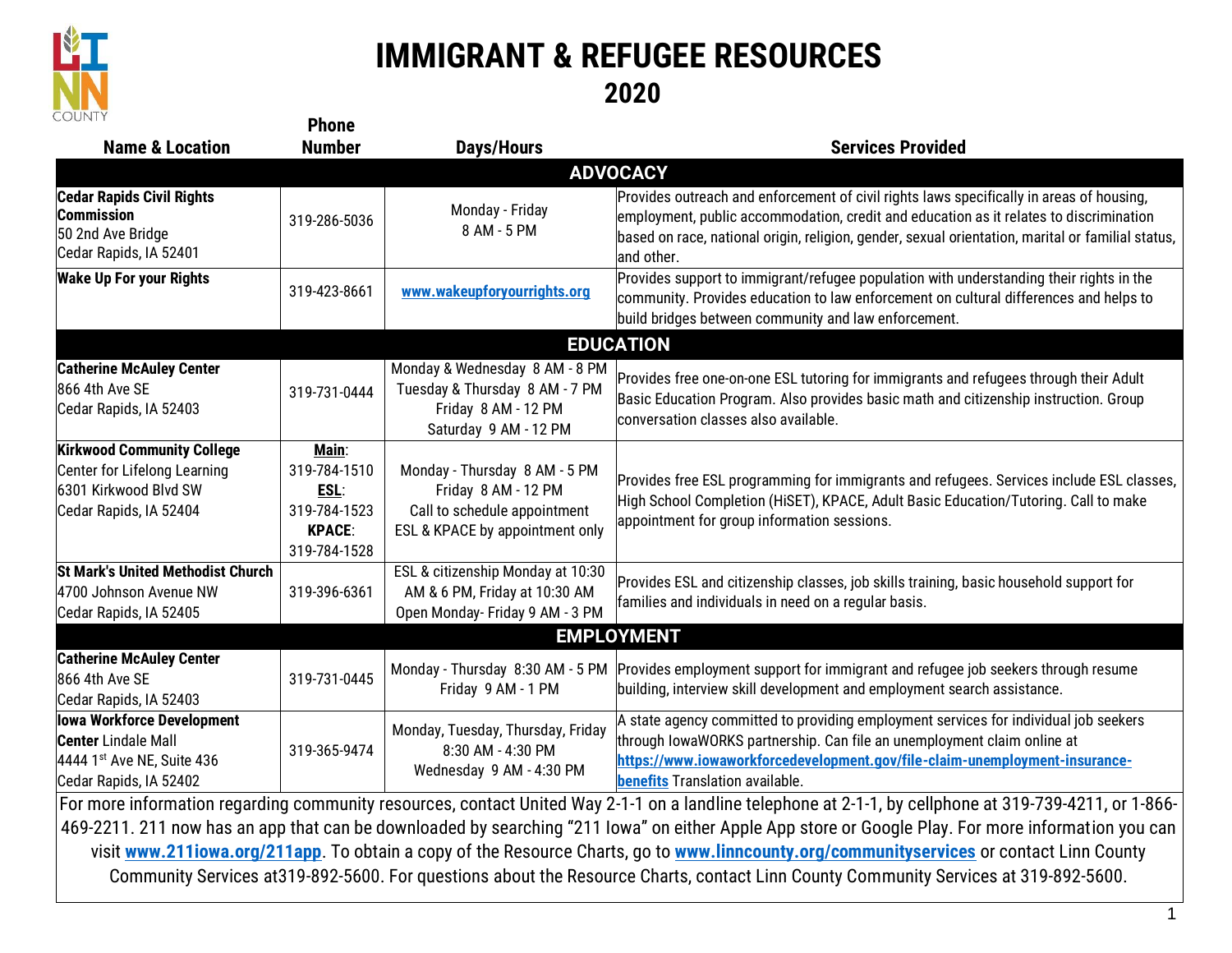|                                                                                                                                           | <b>Phone</b>                                                                                         |                                    |                                                                                                                                                                                                                                                                                                                                                                                                                                                                                                                                                                                                                                                                                                            |
|-------------------------------------------------------------------------------------------------------------------------------------------|------------------------------------------------------------------------------------------------------|------------------------------------|------------------------------------------------------------------------------------------------------------------------------------------------------------------------------------------------------------------------------------------------------------------------------------------------------------------------------------------------------------------------------------------------------------------------------------------------------------------------------------------------------------------------------------------------------------------------------------------------------------------------------------------------------------------------------------------------------------|
| <b>Name &amp; Location</b>                                                                                                                | <b>Number</b>                                                                                        | <b>Days/Hours</b>                  | <b>Services Provided</b>                                                                                                                                                                                                                                                                                                                                                                                                                                                                                                                                                                                                                                                                                   |
|                                                                                                                                           |                                                                                                      |                                    | ETHNIC COMMUNITY BASED ORGANIZATIONS                                                                                                                                                                                                                                                                                                                                                                                                                                                                                                                                                                                                                                                                       |
| Intercultural Center of Iowa<br>3255 Williams Blvd SW #2<br>Cedar Rapids, Iowa 52404                                                      | 866-217-0429                                                                                         | Monday - Friday 8 AM - 5 PM        | Provides education, accommodation, and resources to the community with the purpose of<br>encouraging equality and reducing the gap in services to the refugee and minority cultural<br>community.                                                                                                                                                                                                                                                                                                                                                                                                                                                                                                          |
| L.U.N.A. lowa<br>Latinas for a New Dawn<br>Offices in Des Moines &<br>Marshalltown                                                        | Crisis Line 24/7<br>Spanish &<br>English<br>866-256-7668<br>24-hour lowa<br>Hotline:<br>800-770-1650 | Monday-Friday<br>$8:30$ AM - 5 PM  | Serves to empower, educate, and advocate for victims/survivors of domestic violence and<br>sexual assault in our community, so that they may build futures free from violence.<br>Services include: 24-hour crisis line (available in English and Spanish).                                                                                                                                                                                                                                                                                                                                                                                                                                                |
| <b>Monsoon Asian and Pacific</b><br><b>Islanders in Solidarity</b><br>1700 1st Street, Suite 18,<br>Eastdale Plaza<br>lowa City, IA 52240 | 319-466-9000<br>Helpline<br>866-881-4641                                                             | Monday-Friday<br>$9AM - 5PM$       | Provides support to survivors of domestic violence, sexual assault and human trafficking<br>from the Asian and Pacific Islander community. Provides multilingual advocates. Provides<br>crisis advocacy; safety plans; individual and group counseling; liaising with law<br>enforcement, employers and educational institutions; criminal justice and legal advocacy;<br>court accompaniment; immigration assistance, medical care support and advocacy; help<br>with housing, education, employment and government benefit applications; finding<br>childcare; assistance with victim compensation, registration and notification.                                                                       |
| <b>NISAA African Family Services</b><br>1700 S 1st Avenue, Suite A & B<br>lowa City, IA 52240                                             | 319-338-7617<br>24-Hour<br>Helpline<br>866-881-4641                                                  |                                    | Functions as a resource advocate for African communities affected by domestic violence<br>and sexual assault by providing crisis advocacy; safety plans, individual and group<br>counseling; liaising with the law enforcement, employers and educational institutions;<br>criminal justice and legal advocacy. Court accompaniment; immigration assistance;<br>medical care support. Help with housing, education, employment, and government benefit<br>applications, finding child care; assistance with victim's compensation, registration and<br>notification; follow-ups; and any information and recommendations related to needs of<br>victims/survivors of domestic violence and sexual assault. |
| Path of Hope<br>2050 12th Ave<br>Coralville, IA 52241                                                                                     | 319-229-7718<br>866-775-6367                                                                         | Monday-Friday<br>8:30 AM - 4:30 PM | Provides assistance to immigrant and refugee individuals and families including cultural<br>adjustment. School enrollment, ongoing case management services, and immigration<br>assistance.                                                                                                                                                                                                                                                                                                                                                                                                                                                                                                                |
| Power of Women and Children<br>5110 16th Ave SW, Suite 4<br>Cedar Rapids, IA 52404                                                        | 319-804-0091                                                                                         |                                    | Provides direct support to immigrant families, particularly recent arrivals from Africa. This<br>includes food, clothing, diapers, transportation and translation.                                                                                                                                                                                                                                                                                                                                                                                                                                                                                                                                         |
| <b>Refugee and Immigrant</b><br><b>Association</b><br>2701 Rochester Ave<br>lowa City, IA 52245                                           | 319-202-0610                                                                                         | www.refugeeimmigrant.org           | Provides translation in five different East African languages, transportation. Storage in<br>Cedar Rapids provides home furnishings to newly arrived families.                                                                                                                                                                                                                                                                                                                                                                                                                                                                                                                                             |
| <b>United We March Forward</b><br>1700 B Avenue Northeast<br>Cedar Rapids, IA 52402                                                       | 319-210-8573                                                                                         | info@unitedwemarchforward.org      | Connects individuals in the community to local resources and focuses on economic<br>development. Provides education between multicultural populations and its community<br>through workshops and network partnerships. Provides linguistically and culturally<br>appropriate services.                                                                                                                                                                                                                                                                                                                                                                                                                     |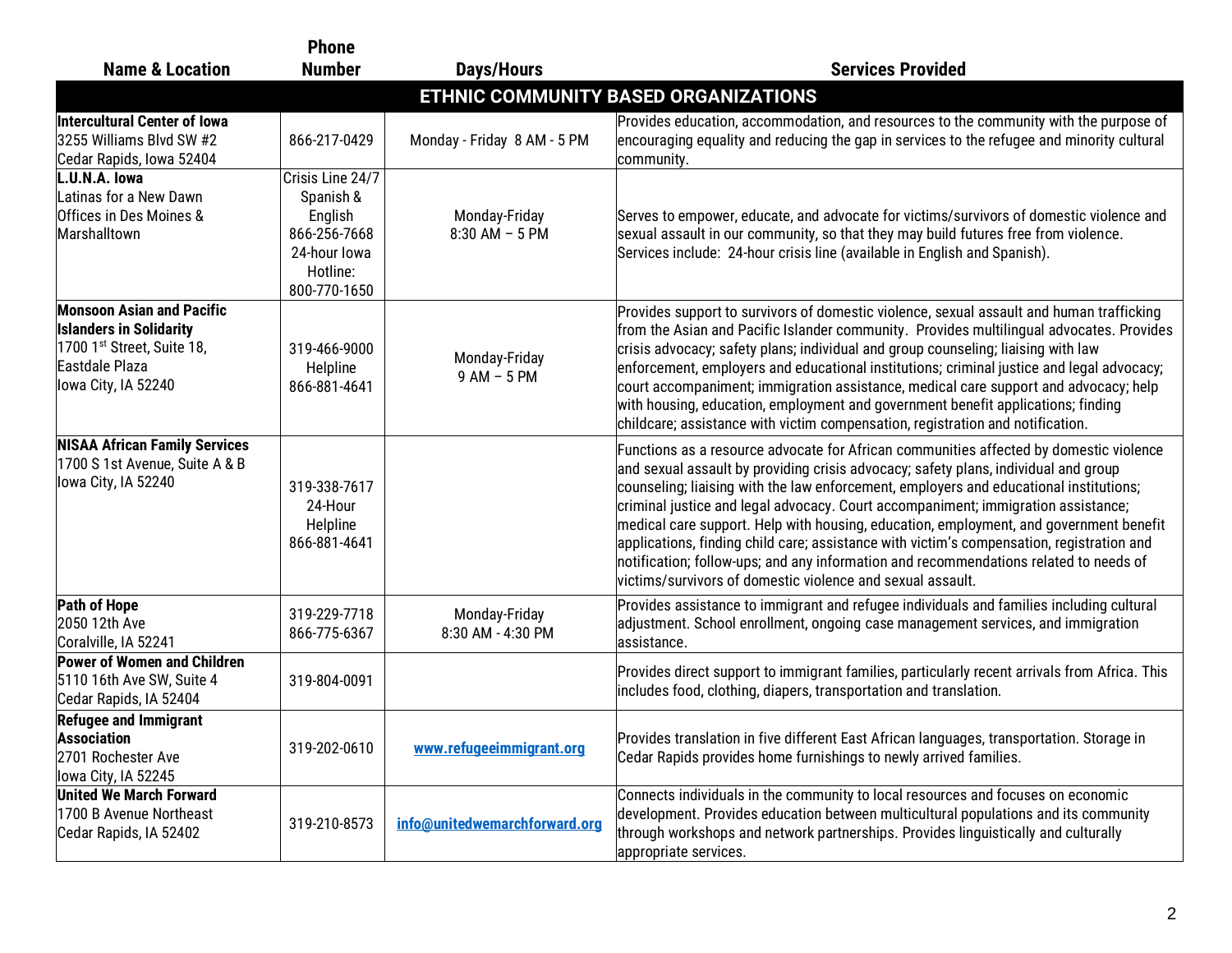| <b>Name &amp; Location</b>                                                                                 | <b>Phone</b><br><b>Number</b>                             | <b>Days/Hours</b>                                                              | <b>Services Provided</b>                                                                                                                                                                                                                                                                                                                                                                                                                              |  |  |
|------------------------------------------------------------------------------------------------------------|-----------------------------------------------------------|--------------------------------------------------------------------------------|-------------------------------------------------------------------------------------------------------------------------------------------------------------------------------------------------------------------------------------------------------------------------------------------------------------------------------------------------------------------------------------------------------------------------------------------------------|--|--|
| <b>FAMILY</b>                                                                                              |                                                           |                                                                                |                                                                                                                                                                                                                                                                                                                                                                                                                                                       |  |  |
|                                                                                                            |                                                           |                                                                                |                                                                                                                                                                                                                                                                                                                                                                                                                                                       |  |  |
| <b>Bridgehaven</b><br>701 Center Point Rd NE<br>Cedar Rapids, IA 52402                                     | 319-364-8967                                              | Monday & Thursday 10 AM - 7 PM<br>Tuesday, Wednesday, & Friday<br>10 AM - 5 PM | Offers parenting and pregnancy support services including pregnancy testing, ultrasounds,<br>and options counseling. Earn While You Learn classes that include access to assistance<br>for food, clothing, diapers and formula while taking classes. Conversational English and<br><b>ESL</b> classes offered.                                                                                                                                        |  |  |
| <b>HACAP</b><br>1328 2nd Ave SE<br>Cedar Rapids, IA 52403                                                  | <b>Main line:</b><br>319-393-7811<br>WIC:<br>319-739-0016 | Monday-Friday 8 AM - 4:30 PM                                                   | Provides assistance with applying for WIC benefits & LIHEAP assistance. Also offers Head<br>Start, affordable housing, mobile food pantries, and a variety of programs focused on<br>healthy child & family development.                                                                                                                                                                                                                              |  |  |
| <b>Matthew 25</b><br>201 3rd Ave SW<br>Cedar Rapids, IA 52404                                              | 319-362-2214                                              | Monday-Friday 10 AM - 2 PM                                                     | Services offered include a "New Farmer Program" offering beginning, small-scale farmers,<br>including recent immigrants, resources to grow food and build community bonds. Housing<br>services include opportunities to rent and own a home through Matthew 25; get a home<br>energy audit, home repair assistance, and a tool library.                                                                                                               |  |  |
| <b>YPN</b><br>420 6th Street SE, Suite 260<br>Cedar Rapids, IA 52401                                       | 319-364-8909                                              | Monday - Friday 8 AM - 4 PM                                                    | Programs offered include prenatal and parenting education groups for children aged 0-5<br>and parents under 27 and access to YPN's diaper bank. Home-based services and sexual<br>abuse education also offered. Services for Hispanic mothers include group classes and<br>prenatal programming all spoken in Spanish. Services for African families include parenting<br>support, employment support, housing & education needs, and support groups. |  |  |
|                                                                                                            |                                                           |                                                                                | <b>FEDERAL GOVERNMENT</b>                                                                                                                                                                                                                                                                                                                                                                                                                             |  |  |
| <b>Office of US Senator Charles</b><br>Grassley<br>111 7th Avenue SE, Suite 6800<br>Cedar Rapids, IA 52401 | 319-363-6832                                              | Monday - Friday 8 AM - 5 PM                                                    | Provides assistance with federal government agencies, visa and immigration<br>question/concerns. Staff can help obtain information on the status of a claim and help find<br>answers to matters pending within the federal government. Staff can request an<br>explanation of a decision made by an agency. USCIS forms are available at www.uscis.gov<br>or through the Senator's office.                                                            |  |  |
| <b>Office of US Senator Joni Ernst</b><br>111 7th Avenue SE, Suite 480<br>Cedar Rapids, IA 52401           | 319-365-4504                                              | Monday - Friday 8 AM - 5 PM                                                    | Provides assistance with federal government agencies, visa and immigration<br>question/concerns. Staff can help obtain information on the status of a claim and help find<br>answers to matters pending within the federal government. Staff can request an<br>explanation of a decision made by an agency. USCIS forms are available at www.uscis.gov<br>or through the Senator's office.                                                            |  |  |
| <b>Office of US Congresswoman Abby</b><br>Finkenauer<br>308 3rd St SE, Suite 200<br>Cedar Rapids, IA 52401 | 319-364-2288                                              | Monday - Friday 8 AM - 5 PM                                                    | Provides assistance with federal government agencies, visa and immigration<br>question/concerns. Staff can help obtain information on the status of a claim and help find<br>answers to matters pending within the federal government. Staff can request an<br>explanation of a decision made by an agency. USCIS forms are available at <b>www.uscis.gov</b><br>or through the Congressman's office.                                                 |  |  |
| <b>HEALTH</b>                                                                                              |                                                           |                                                                                |                                                                                                                                                                                                                                                                                                                                                                                                                                                       |  |  |
| <b>Linn County Public Health</b><br>1020 6 <sup>th</sup> St SE<br>Cedar Rapids, IA 52401                   | 319-892-6093                                              | Monday - Friday 8 AM - 4:30 PM                                                 | Provides initial health assessment for refugees. Provides immunization services for<br>immigrants and refugees. Provide testing, treatment, and referral for communicable<br>diseases.                                                                                                                                                                                                                                                                |  |  |